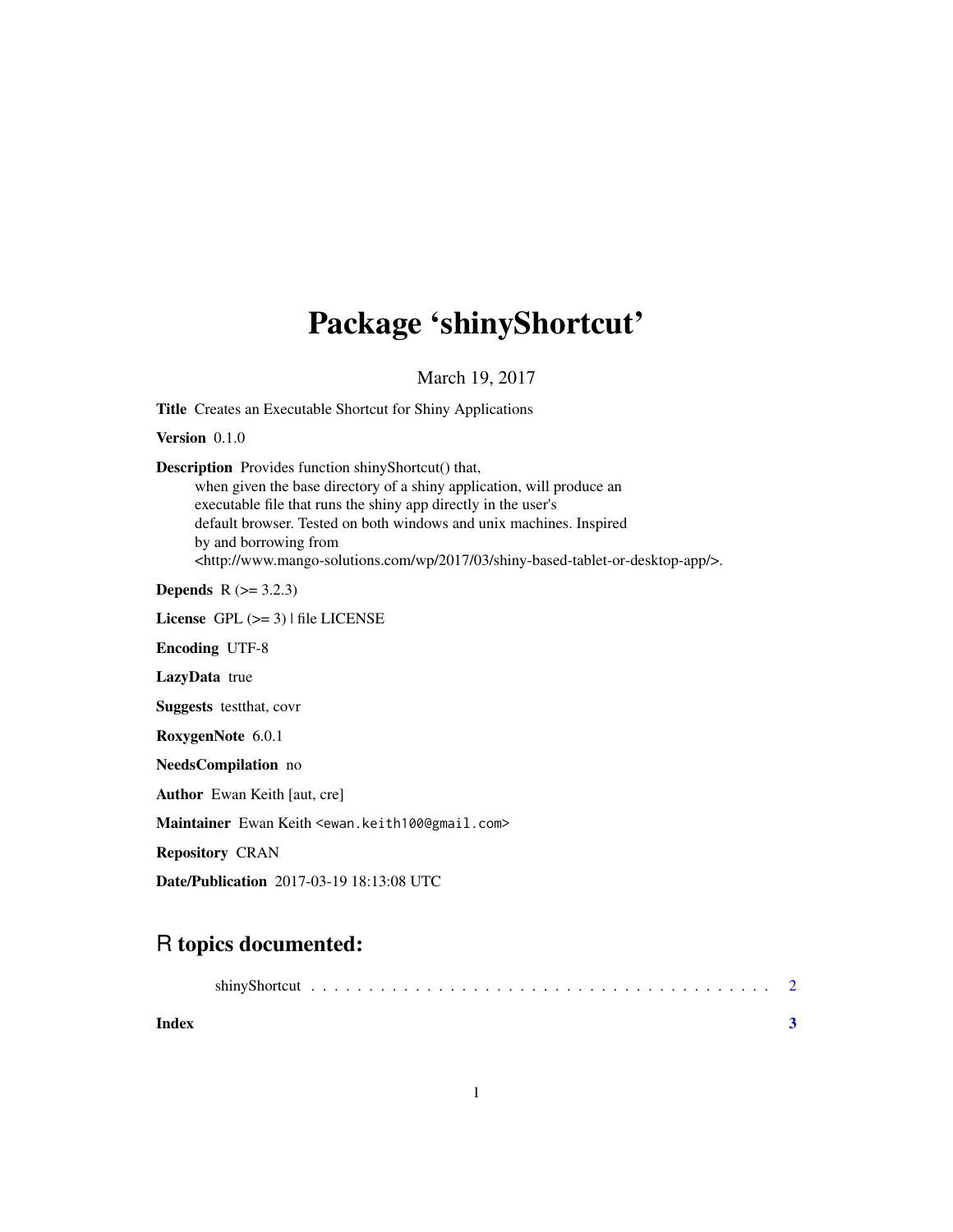<span id="page-1-0"></span>

#### Description

Creates an executable file that, when ran, will open the co-located shiny app using the user's default internet browser.

#### Usage

```
shinyShortcut(shinyDirectory = getwd(), OS = .Platform$OS.type,
gitIgnore = FALSE)
```
#### Arguments

|           | shinyDirectory The top-level directory containing the code and materials for the shiny applica-<br>tion. Also where the final shortcut file will be saved. |
|-----------|------------------------------------------------------------------------------------------------------------------------------------------------------------|
| 0S        | The operating system that R is being ran on. Must be one of "windows" or<br>$"$ unix".                                                                     |
| gitIgnore | If True then all produced files will be added to a gitignore file in the specified<br>directory (if there is no such file it will be created).             |

#### Details

Calling shinyShortcut will write an executable file that will run the shiny app in the user's default browser. This executable is stored in a created folder named .shiny\_run' whilst a shortcut that will silently run the executable is saved in the home directory as 'shinyShortcut' (this will be a .vbs script on windows or a .desktop file on unix systems). These files can then be linked to from other locations such as the user's desktop.

#### Examples

shinyShortcut()